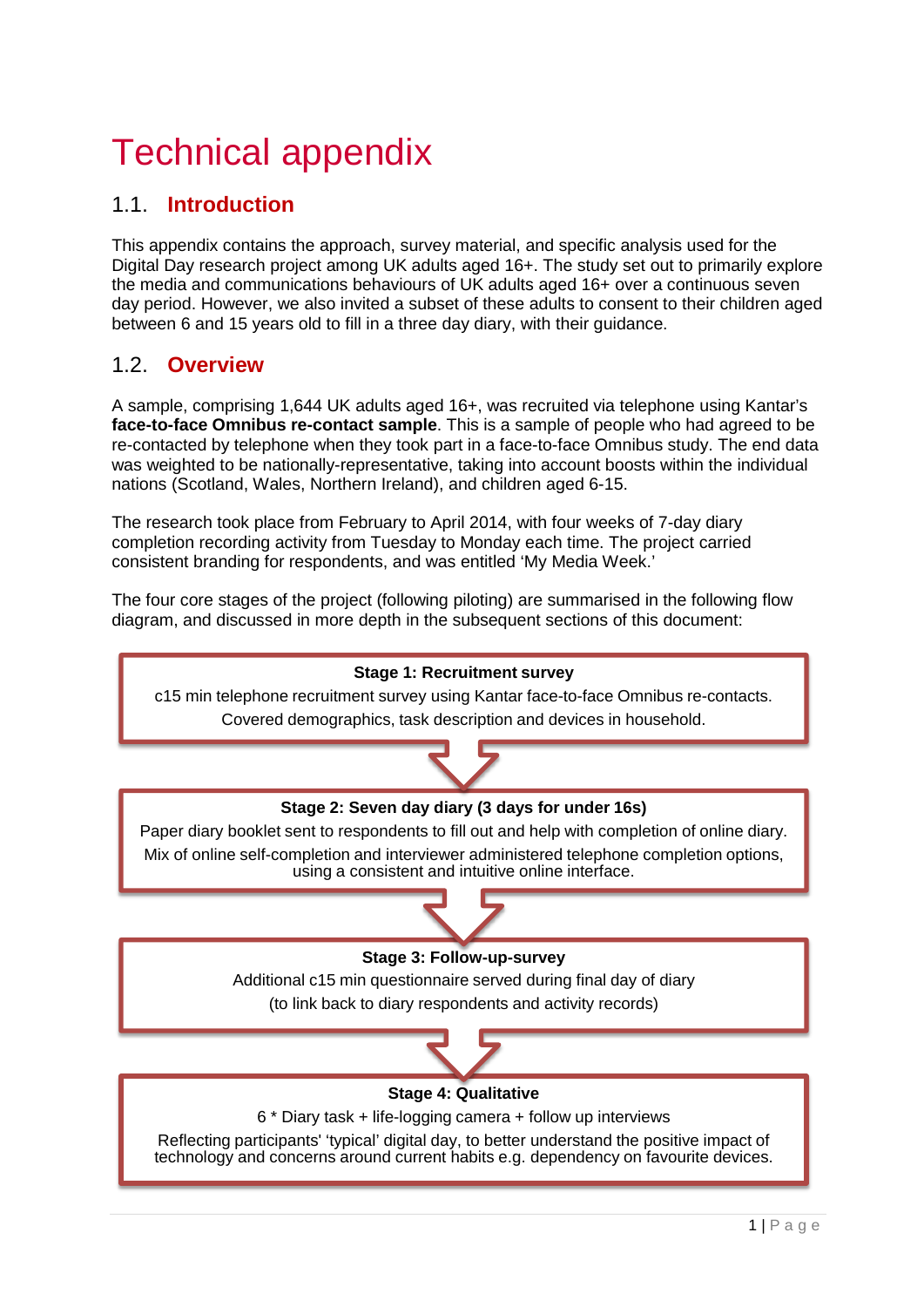# 1.3. **Piloting**

A pilot was conducted prior to the main stage fieldwork to test comprehension and usability of the online and print materials used in the project. The project materials tested included participant welcome letters and instructions, the paper diary as an aide, and the online diary.

The sample for the pilot covered a range of households, including six individual participants and five households with parent and child participants. There was a demographic mix across the 11 households to ensure sufficient coverage of variables such as age and gender. Where children participated, there was a mix of primary and secondary school age participants to test comprehension, usability, and compliance. A mix of 3 and 7 day diaries were set across the sample to gauge compliance and participant attitudes towards the duration of the task.

| Pilot no.    | <b>Description</b>                | <b>Diary duration</b> |
|--------------|-----------------------------------|-----------------------|
|              | Parent + primary 6-8 year old     | 3-day                 |
| $\mathbf{2}$ | Parent + primary 9-11 year old    | 3-day                 |
| 3            | Parent + primary 11-13 year old   | 3-day                 |
| 4            | Parent + primary 11-13 year old   | 7-day                 |
| 5            | Parent + secondary 14-15 year old | 3-day                 |
| 6            | Male 16-34                        | 3-day                 |
| 7            | Male 35-54                        | 7-day                 |
| 8            | Male $55+$                        | 3-day                 |
| 9            | Female 16-34                      | 7-day                 |
| 10           | <b>Female 35-54</b>               | 3-day                 |
| 11           | Female 55+ (no internet access)   | 3-day                 |

The pilot sample is summarised in the table below:

The pilot task reflected the design for the main stage fieldwork, with participants sent welcome letters, instructions and the paper diary, and invited to complete the *My Media Week* diary over 3 or 7 days. Ten of the households completed the diary online, with one participant (Female 55+) completing the diary task via daily telephone interviews.

Participants were provided with a feedback booklet, to note down in-the-moment observations about the project materials and tasks. The feedback booklet allowed participants to record anything they found difficult to understand and any aspects of the online element that proved difficult to use. In addition, having completed the diary, each household participated in a telephone interview to discuss their experiences and provide feedback.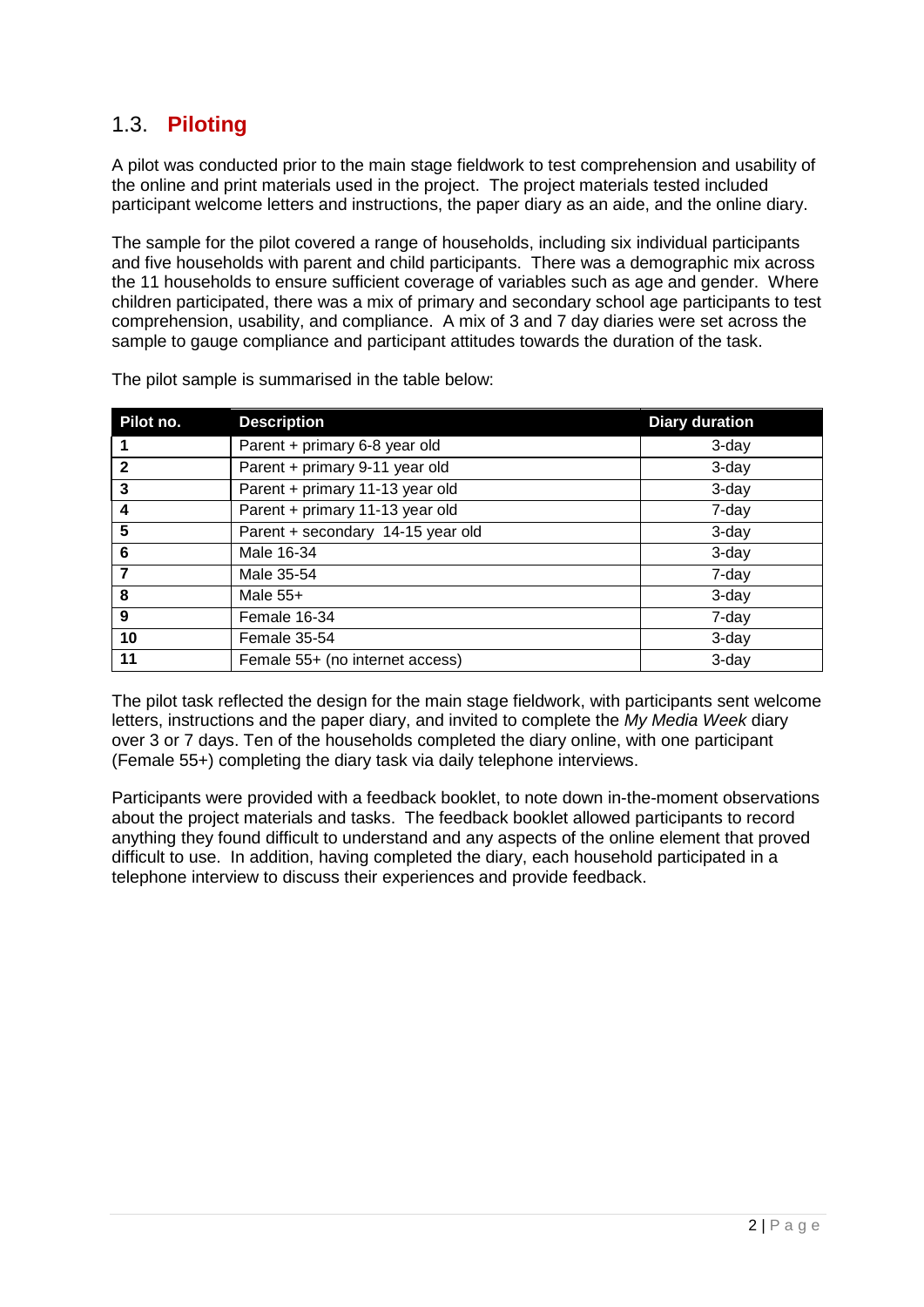# 1.4. **Stage 1: Recruitment survey**

The recruitment fieldwork period took place over six weeks between  $20^{th}$  February –  $2^{nd}$  April 2014 in four waves, a week prior to each of the diary start days. It was structured in this way to enable effective quota management of those recruited and also to ensure there there was only a small gap between recruitment and the start of the respondent's diary.

In addition to adults aged 16+ being recruited through this survey, children aged 6-15 were also recruited from the same households (where the adult had already agreed to take part). This not only had cost benefits but also increased engagement with the task in hand, since the child had the adult to help out and the adult had additional motivation to comply fully with the task. Only one child was recruited per household.

The recruitment survey generally lasted around 15 minutes and covered the following:

- *Introduction:* Respondent (re-contact) name check brief description of the survey.
- *Quota demographics:* gender, age, working status, technology own and frequency of use.
- *Recruitment:* Explanation of task, incentives on offer, willingness to take part, method of diary completion and dates they wanted to complete the diary, if they were available during the diary week coming up.
- *Device ownership, claimed usage and locations:* TV sets and connected devices, Radio, Computing devices (including tablets), Telephones (landline and mobile), Internet connection and usage, Other devices.
- *Recruitment of child:* Presence of child between 6-15 in household, consent from parent/guardian allowing child to take part.
- *Additional demographics, contact details and next steps:* Ethnicity, household income, postal address, phone number, email address and basic information on what to expect and when they would be contacted.

All individual questionnaires described in this technical appendix are available in the following embedded document (Click icon to open pdf):



Digital Day all questionnaires.pdf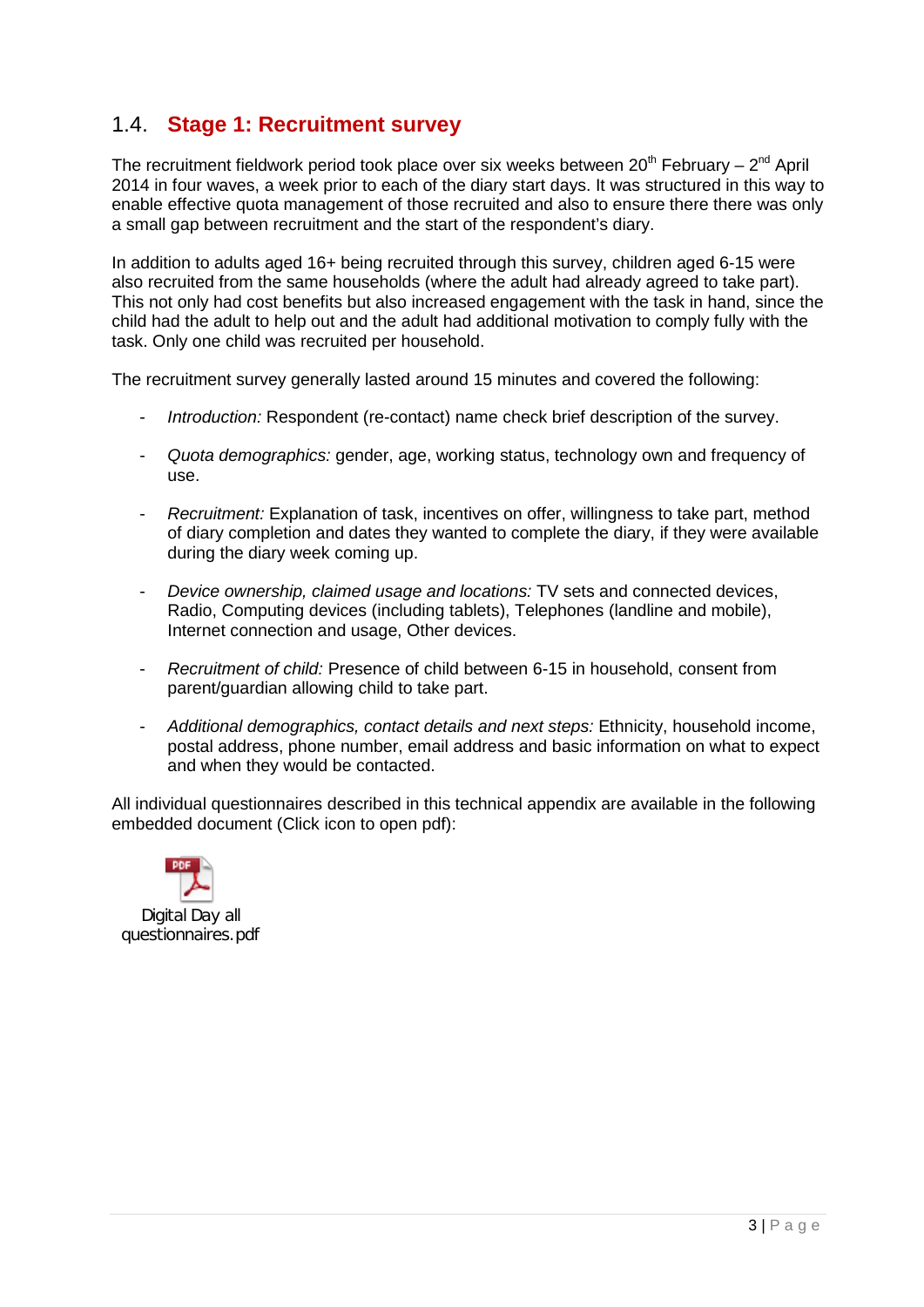## **Recruitment sample sizes**

4723 respondents in total (including both adults 16+ and children aged 6-15) were recruited to take part in the task over the four diary weeks. This broke down into the following quota groups:

| <b>QUOTAS</b>                    | <b>Recruits</b> |
|----------------------------------|-----------------|
| <b>NATIONS (ADULTS AGED 16+)</b> | 3817            |
| England                          | 2000            |
| <b>Scotland</b>                  | 602             |
| <b>Wales</b>                     | 579             |
| <b>N</b> Ireland                 | 636             |
| <b>ADULTS AGED 16+</b>           | 3817            |
| <b>Male</b>                      | 1704            |
| Female                           | 2113            |
| 16-34                            | 834             |
| $35 - 54*$                       | 1698            |
| $55+$                            | 1285            |
| ABC1                             | 2024            |
| C <sub>2</sub> DE                | 1793            |
| <b>CHILDREN</b>                  | 906             |
| Primary 6-11                     | 468             |
| Secondary 11-15                  | 438             |

\*Note that the mid-age group target was re-proportioned to account for the boost of children (the high majority of parents of children aged  $6-15-70\%$  - are in this age bracket)

#### **Respondent packs**

Each respondent that agreed to take part in the study during the recruitment survey, was sent a pack with the following enclosed:

- **A Cover Letter**: This detailed the respondent's specific diary dates, the link to the online diary and their username and password to enter the online diary. If a child in the household was also completing the diary with the adult, we included the three specific days (two week days and one weekend day) the child needed to complete (within the adults diary week), as well as the child's username and password. The helpdesk email address and telephone number were also included.
- **An Instruction Booklet:** This contained details on how to complete the research, on transferring their records (and those of their child) online or by telephone, and other frequently asked questions.
- **A 7-day Paper Diary:** This was the A5 paper diary we asked respondents aged 16+ to use to record their activities throughout the day to help them remember what they had done and when. This is described in more detail in Section 1.5.
- **A 3-day Paper Diary:** This was included in packs where a child (aged 6-15) was also completing the online diary. This was to be used to record the child's activities throughout the day.
- **Note pad:** This small booklet was included for Primary school children (aged 6-11) to use to make notes on their activities throughout the day, and potentially help the parent/guardian to enter the child's 3-day paper diary and record their activities online.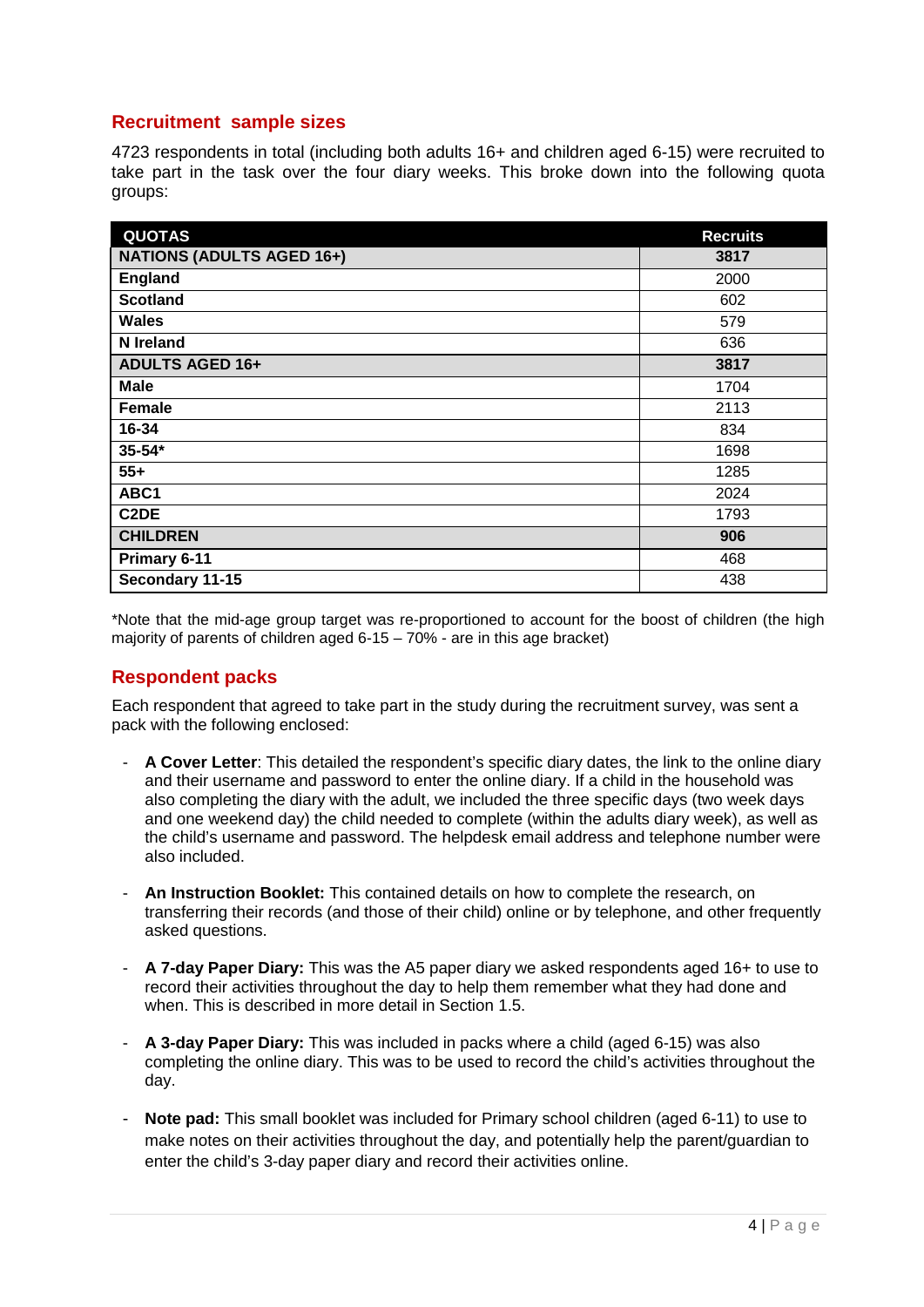#### **Incentives**

Naturally, the task we were asking respondents to do was fairly demanding for a research project. In order to encourage participation, respondents were incentivised for completing the study and were asked to choose between an Amazon Certificate or a Love2Shop voucher. The denominations offered were dependent on the ages of the respondents:

- Primary School (6-11 year olds): £10
- Secondary School (11-15 year olds): £20
- $\bullet$  16-24 year olds: £45
- $\bullet$  25+ years: £35

Incentives were then sent out by post on completion.

#### **Helpdesk**

In order to help respondents complete the task, we set up a dedicated respondent helpdesk (telephone and email). This was manned by the execs working on the project, and was communicated via the introductory cover letter sent with the diary. Issues were resolved immediately where possible (during office hours). As part of the telephone helpdesk there was a voicemail service set up to allow respondents to leave messages 24 hours a day.

## **Reminders**

At the end of the recruitment survey, respondents were asked whether they wanted to be sent reminders via email (if they had email addresses) or a text reminder (if they had a mobile phone). Depending on the method, respondents were either sent an email or text reminder 2 days before the beginning of their diary to check that received their packs and to give them the opportunity to contact us to answer any questions.

In addition to this, a daily reminder was sent to remind respondents to fill in their online diary daily and to continue to use their paper diary to note their activities (See Section 1.5 for more details on the diary task itself).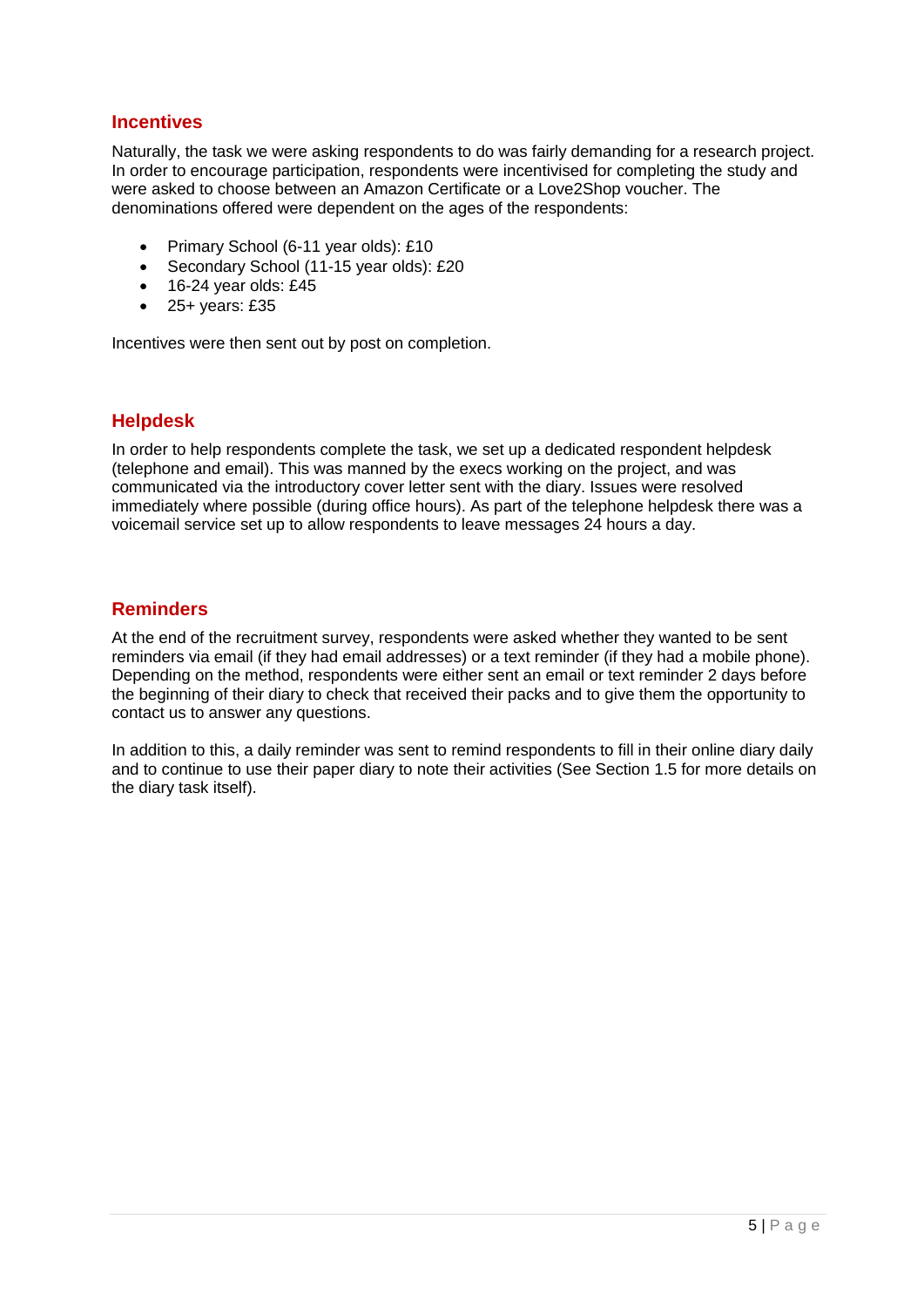## 1.5. **Stage 2: The diary**

The diary task took place across four waves/weeks between  $5<sup>th</sup>$  March – 15<sup>th</sup> April, all of which ran from Tuesday to Monday for consistency.

It consisted of two elements - 1) A paper diary aide, and 2) An online diary interface/website.

## **1) The paper diary aide**

A paper diary was sent to all respondents to help recollection while completing the online diary The booklet was A5 in size and carefully designed to allow for maximum portability. It was also kept to a format that would be consistent with the online diary interface.

Screenshots of the paper diary are shown below:





The diary incorporated clear and concise instructions on how and when to fill it in, and a separate instruction booklet also provided information of what additional questions would be asked (e.g. what device were you using?) when transferring information online (or over the telephone). However, fundamentally respondents were first of all asked to record (using a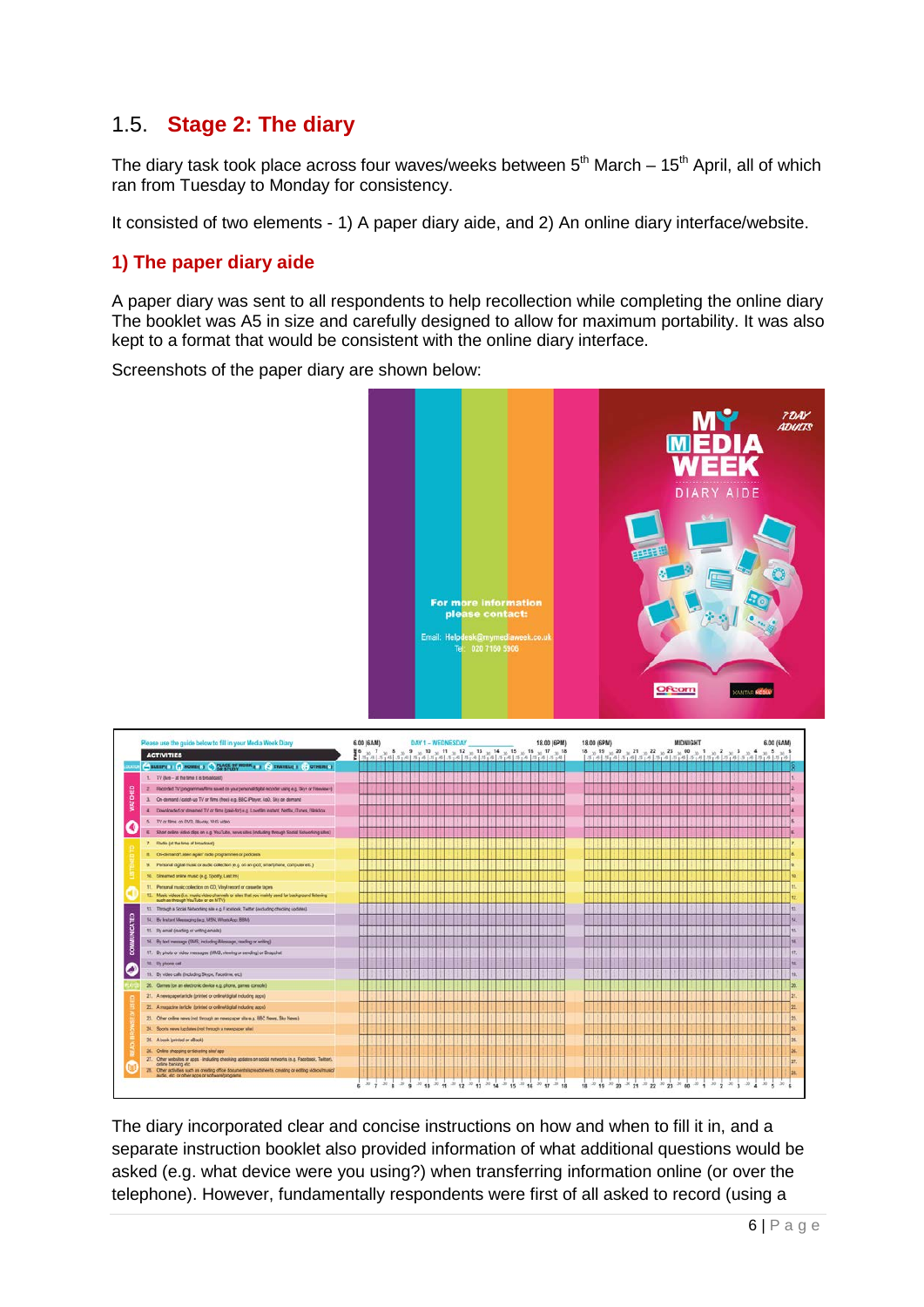code system, for all 15 min time periods of the week) when they were asleep, or their general location if they were awake.

The codes used were:

|   | Sleeping                        |
|---|---------------------------------|
|   | At home                         |
| W | At place of work or study       |
|   | Travelling                      |
|   | At other place outside the home |

Where applicable they were also asked to record media and communication activities (28 in total) when undertaken, using the following list:

|                          |    | TV (live $-$ at the time it is broadcast, including using the red button) |  |  |
|--------------------------|----|---------------------------------------------------------------------------|--|--|
|                          | 2  | Recorded TV (programmes or films stored on your personal/ digital         |  |  |
|                          |    | video recorder using e.g. Sky+ or Freeview+)                              |  |  |
|                          | 3  | On-demand / catch-up TV or films (free) e.g. BBC iPlayer, 4oD, Sky        |  |  |
|                          |    | on demand                                                                 |  |  |
| <b>WATCHED</b>           |    | Downloaded or streamed TV or films (paid-for) e.g. Lovefilm instant,      |  |  |
|                          | 4  | Netflix, iTunes, Blinkbox                                                 |  |  |
|                          | 5  | TV or films on DVD, Blu-ray, VHS video                                    |  |  |
|                          | 6  | Short online video clips on e.g. YouTube, News sites (including those     |  |  |
|                          |    | through Social Networking sites)                                          |  |  |
|                          | 7  | Radio (at the time of broadcast)                                          |  |  |
|                          | 8  | On-demand/'Listen again' radio programmes or podcasts                     |  |  |
|                          | 9  | Personal digital music or audio collection (e.g. on an ipod,              |  |  |
| <b>LISTENED TO</b>       |    | smartphone, computer etc.)                                                |  |  |
|                          | 10 | Streamed online music (e.g. Spotify, Last.fm)                             |  |  |
|                          | 11 | Personal music collection on CD, Vinyl record or cassette tapes           |  |  |
|                          | 12 | Music videos (i.e. music video channels or sites that you mainly used     |  |  |
|                          |    | for background listening such as through YouTube or on MTV)               |  |  |
|                          | 13 | Through a Social Networking site e.g. Facebook, Twitter (excluding        |  |  |
|                          |    | checking updates)                                                         |  |  |
|                          | 14 | By Instant Messaging (e.g. MSN, WhatsApp, BBM)                            |  |  |
| <b>COMMUNICATED</b>      | 15 | By email (reading or writing emails)                                      |  |  |
|                          | 16 | By text message (SMS, including iMessage, reading or writing)             |  |  |
|                          | 17 | By photo or video messages (MMS, viewing or sending) or Snapchat          |  |  |
|                          | 18 | By phone call                                                             |  |  |
|                          | 19 | By video calls (including Skype, Facetime, etc)                           |  |  |
| <b>PLAYED</b>            | 20 | Games (on an electronic device e.g. phone, games console)                 |  |  |
|                          | 21 | A newspaper/article (printed or online/digital including apps)            |  |  |
|                          | 22 | A magazine /article (printed or online/digital including apps)            |  |  |
|                          |    | Other online news (not through an newspaper site e.g. BBC News,           |  |  |
|                          | 23 | Sky News)                                                                 |  |  |
|                          | 24 | Sports news /updates (not through a newspaper site)                       |  |  |
| <b>READ/BROWSED/USED</b> | 25 | A book (printed or eBook)                                                 |  |  |
|                          | 26 | Online shopping or ticketing site/ app                                    |  |  |
|                          |    | Other websites or apps - including online banking, checking updates       |  |  |
|                          | 27 | on social networks (e.g. Facebook, Twitter), etc                          |  |  |
|                          | 28 | Other activities such as creating office documents/spreadsheets,          |  |  |
|                          |    | creating or editing videos/music/audio, etc or other apps or              |  |  |
|                          |    | software/programs                                                         |  |  |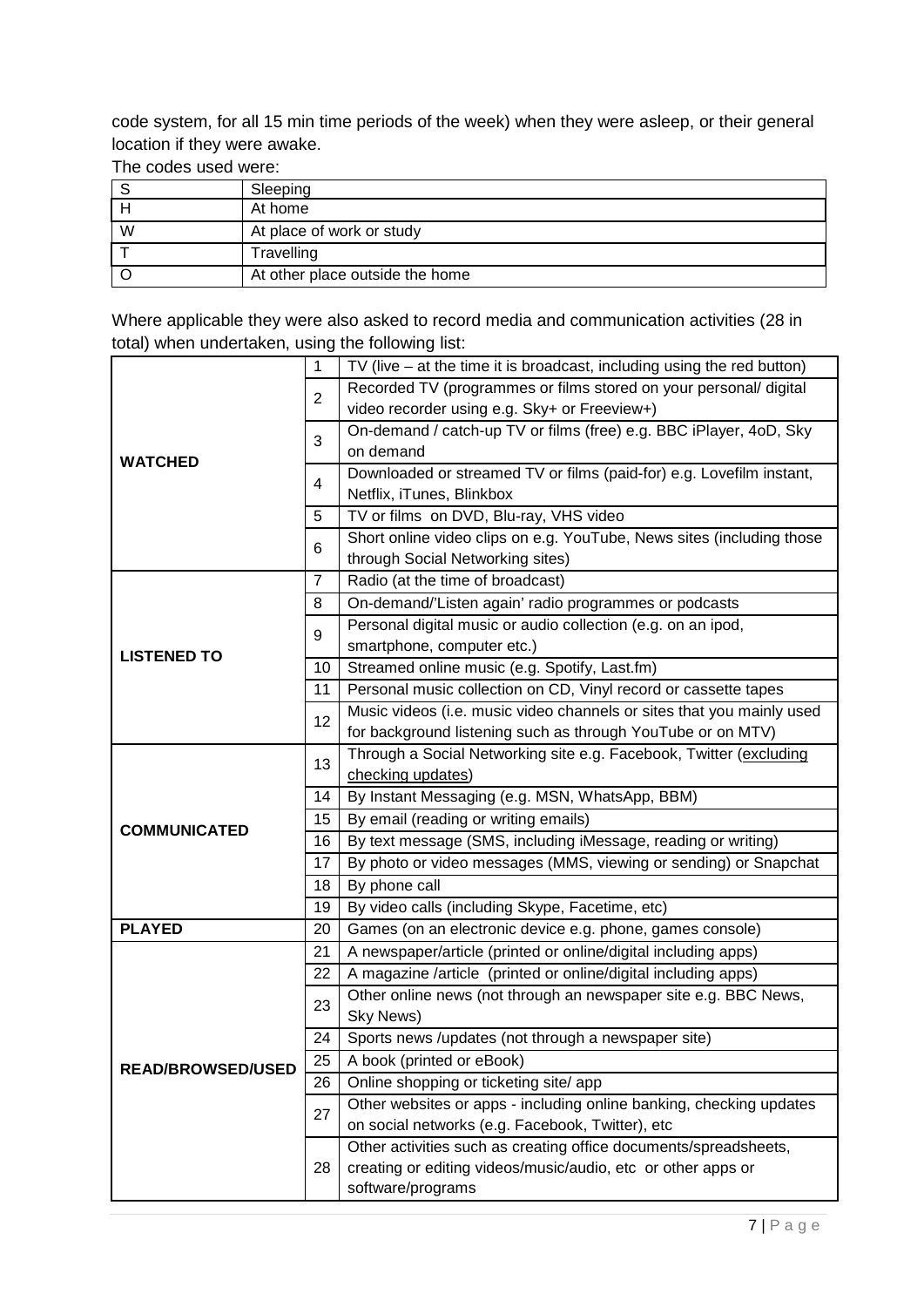## **2) The online diary**

All media and communications activities recorded on the paper diary were transferred on a daily basis via a dedicated and secure website. This was either via respondent selfcompletion, or through a daily telephone interview (with the telephone interviewer using the same online interface to input the data as used by respondents completing it via selfcompletion). The following screenshot shows the home screen that served as a hub each day that a respondent visited the website.



For each day of the diary input, respondents were asked to record their general locations (including sleep) and each activity in a similar way they had been asked to fill in the diary aide. Although they were asked to select the same 15 minute slots as recorded on the paper diary, the online interface allowed respondents to specify exact start and end times for each activity undertaken. This meant that data was effectively recorded and captured on a minute-byminute basis.

Each time an activity record was entered, it was supplemented with a loop of questions about the activity undertaken (See following table).

|                      | <b>Filtering and Question</b>                                                                                                              |
|----------------------|--------------------------------------------------------------------------------------------------------------------------------------------|
| <b>DEVICE</b>        | <b>ASKED FOR ALL ACTIVITIES</b>                                                                                                            |
|                      | What device/method did you use to do this?                                                                                                 |
|                      | A TV set (including TV set top box or DVD/Blu-ray player, but excluding<br>games console)                                                  |
|                      | A Games Console attached to TV set e.g. Xbox, Playstation, Nintendo Wii<br>A Traditional analogue (FM/MW/AM) radio set (portable or fixed) |
|                      | A Digital (DAB) radio set (portable or fixed)                                                                                              |
|                      | An Internet/WiFi radio set                                                                                                                 |
|                      | A stereo system / HiFi / Receiver / Home cinema system                                                                                     |
|                      | A Smartphone e.g. iPhone, Blackberry, HTC, etc                                                                                             |
|                      | A standard mobile phone (not a Smartphone)                                                                                                 |
|                      | A Landline phone                                                                                                                           |
|                      | A Tablet e.g. iPad, Samsung Galaxy, Kindle Fire                                                                                            |
|                      | A Desktop computer                                                                                                                         |
|                      | A Laptop/Netbook                                                                                                                           |
|                      | An e-Reader e.g. Kindle (not Fire), Kobo                                                                                                   |
|                      | Another electronic device e.g. mp3 player, handheld games console                                                                          |
|                      | A Printed copy (Newspaper/book/magazine)                                                                                                   |
| <b>SOCIAL MEDIA?</b> | ASKED FOR ACTIVITIES 6, 10, 12, 20, 23, 24, 27, 28                                                                                         |
|                      | Was this through a social networking site/service e.g. Facebook,                                                                           |
|                      | Twitter, MySpace, Linked in, Bebo, Instagram?                                                                                              |
|                      | Yes - Social networking                                                                                                                    |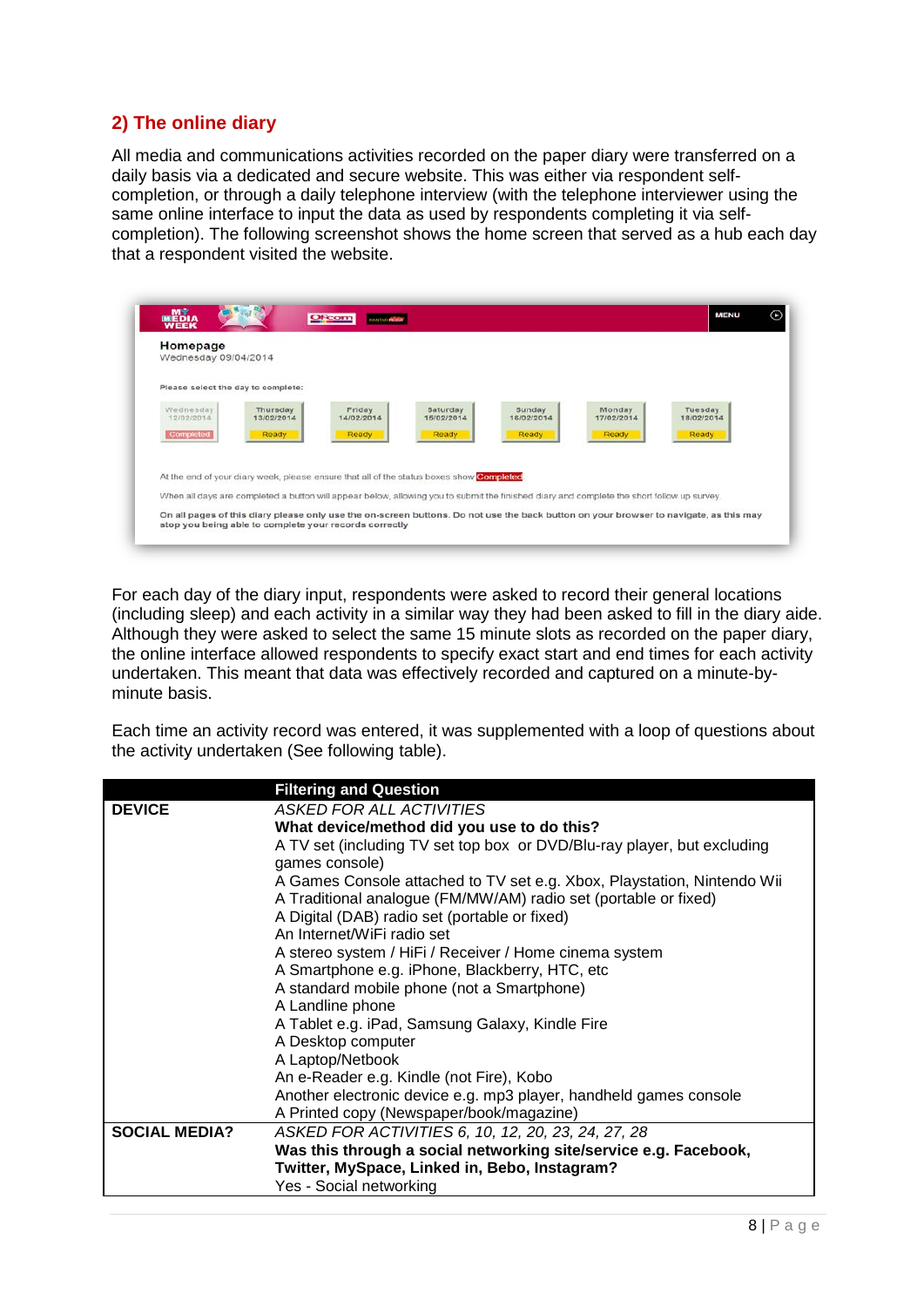|                      | No - Other                                                                                          |  |  |  |  |
|----------------------|-----------------------------------------------------------------------------------------------------|--|--|--|--|
| <b>WORK/PERSONAL</b> | ASKED FOR ACTIVITIES 6, 13-19, 21-25, 27-28                                                         |  |  |  |  |
|                      | Was this for personal or work/study purposes?                                                       |  |  |  |  |
|                      | Only personal                                                                                       |  |  |  |  |
|                      | Mostly personal                                                                                     |  |  |  |  |
|                      | Only work/study                                                                                     |  |  |  |  |
|                      | Mostly work/study                                                                                   |  |  |  |  |
|                      | Both personal and work/study purposes equally                                                       |  |  |  |  |
| <b>WHO WITH</b>      | ASKED FOR ACTIVITIES 1-12, 20                                                                       |  |  |  |  |
|                      | Were you doing this activity alone or with other people?                                            |  |  |  |  |
|                      | Alone,                                                                                              |  |  |  |  |
|                      | With one other person,                                                                              |  |  |  |  |
|                      | With more than one other person                                                                     |  |  |  |  |
| <b>VOLUME OF</b>     | <b>ASKED FOR ACTIVITIES 13-19</b>                                                                   |  |  |  |  |
| <b>COMMS</b>         | How many <type comms="" of=""> did you <read, in="" part="" send,="" take=""> during</read,></type> |  |  |  |  |
|                      | this period? If you are unsure just give your best guess.                                           |  |  |  |  |
|                      | If you didn't send any i.e. you just read others, please just answer as 0 (Zero)                    |  |  |  |  |

An example of a day where multiple locations and activities have been recorded is shown in the screenshot below:



Upon completion of inputting the diary information for each day, up to five randomised activities were selected from that particular day and respondents were asked about their main reason for doing them (need-states), and the amount of attention they gave to it.

The full diary questionnaires (separate versions for both adults and children) are available within the embedded document on page 3.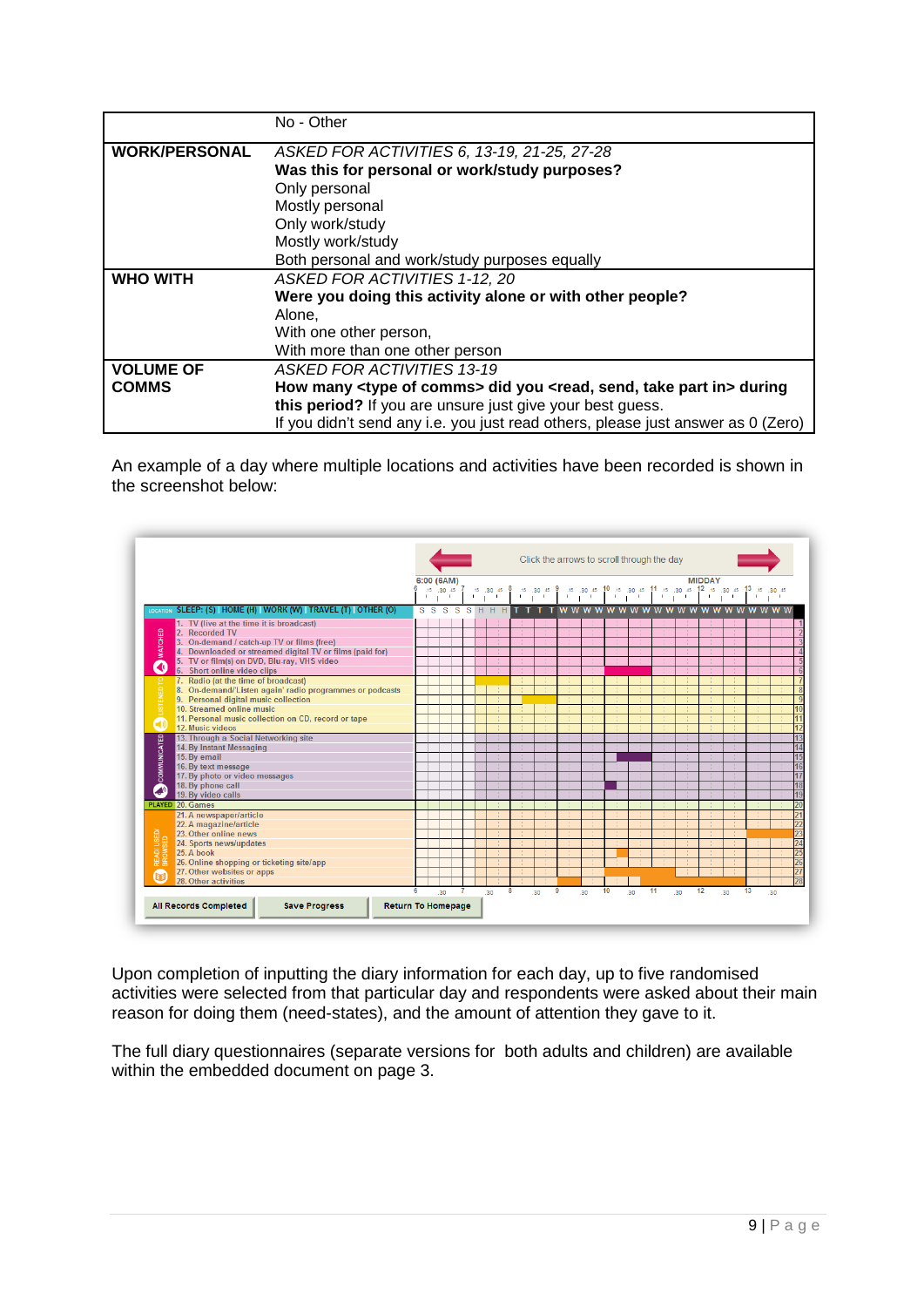

As data for activities was captured on a minute-by-minute basis, and allowed more than one activity to be recorded at any given time, it automatically collected information on the time spent undertaking just one media activity ('solus' activity), and time spent doing more than one media activity ('simultaneous' activity).

## **Telephone assisted interviews**

Some respondents either did not have an internet connection at home or were unable to complete the online dairy themselves and so they were contacted daily via telephone to record their diary activity online.

These particular respondents were also provided with the paper diary as an aide, and the instructions provided prior information required for the telephone interview.

The in-house interviewers for this element of the project were briefed thoroughly and taken through the online dairy in detail prior to their first telephone calls. This was to ensure they were aware of what the interview entailed, and prepared for the kind of conversations they needed to have with respondents to ensure all the necessary information was noted correctly on the online diary.

After each telephone interview, the interviewers would book appointments with the respondents to call on subsequent days in order to continue collecting the necessary diary information over the week.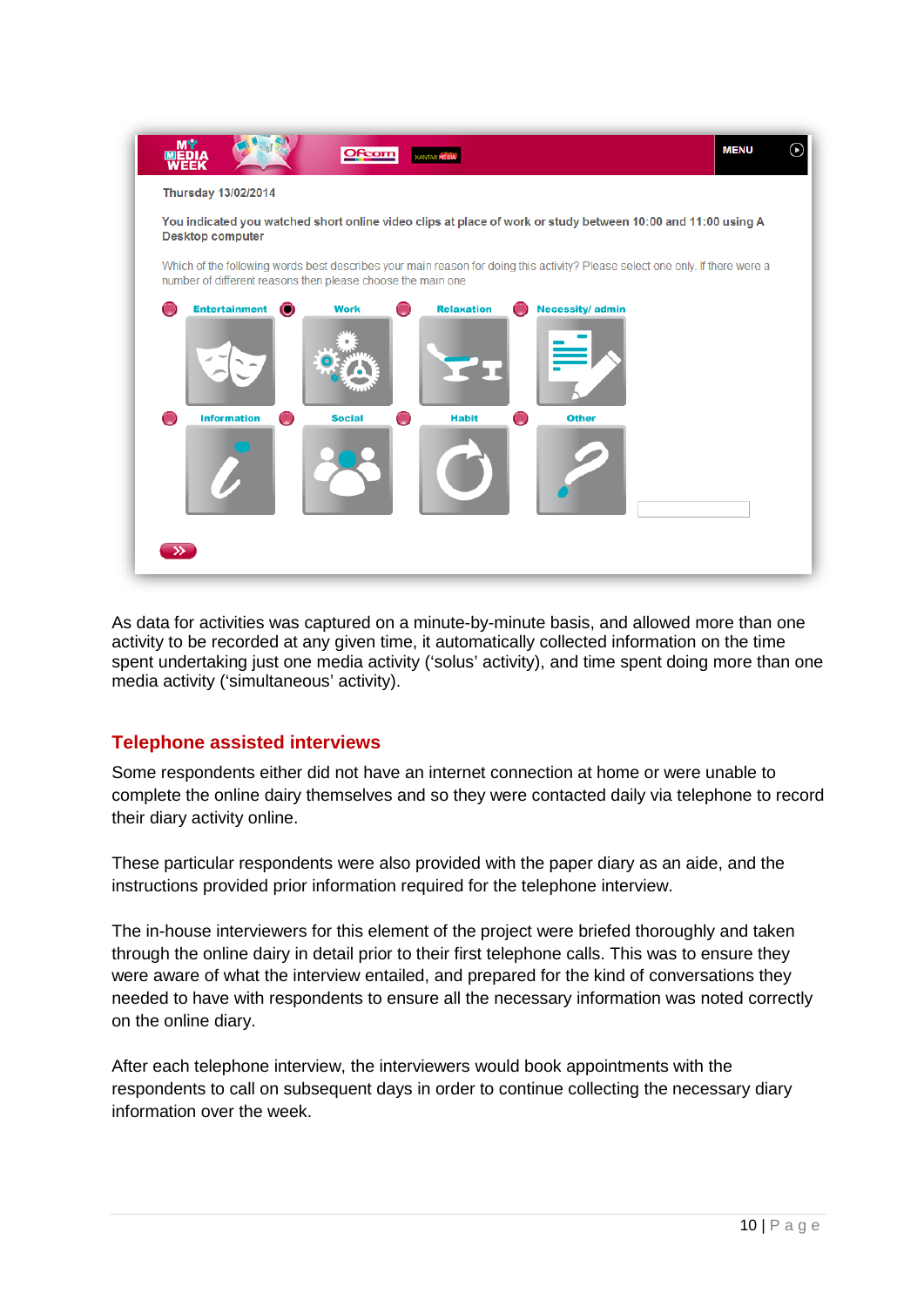# 1.6. **Stage 3: The follow-up survey**

The attitudinal questionnaire undertaken on the last survey day captured further information on the perceived importance of different media activities, as well as general attitudes towards technology and the internet.

- Claimed frequency of activities
- Relative importance of activities
- Length of time had devices
- Frequency of using devices
- Types of TV programmes and channels watched
- General impression of key TV channels
- Usage of paid for TV services and free to access TV services
- Radio stations listen to
- Digital audio services used
- Whether use internet on mobile phones and ways they access internet
- Whether have 4G service
- Websites or apps visited and how they were accessed
- Attitudes towards lifestyle, technology, TV, radio, internet and new technology
- Other demographics
- Choosing their incentive

As mentioned previously, the full questionnaire is available via an embedded document on page 3. Note the follow-up survey was only asked of the adult sample.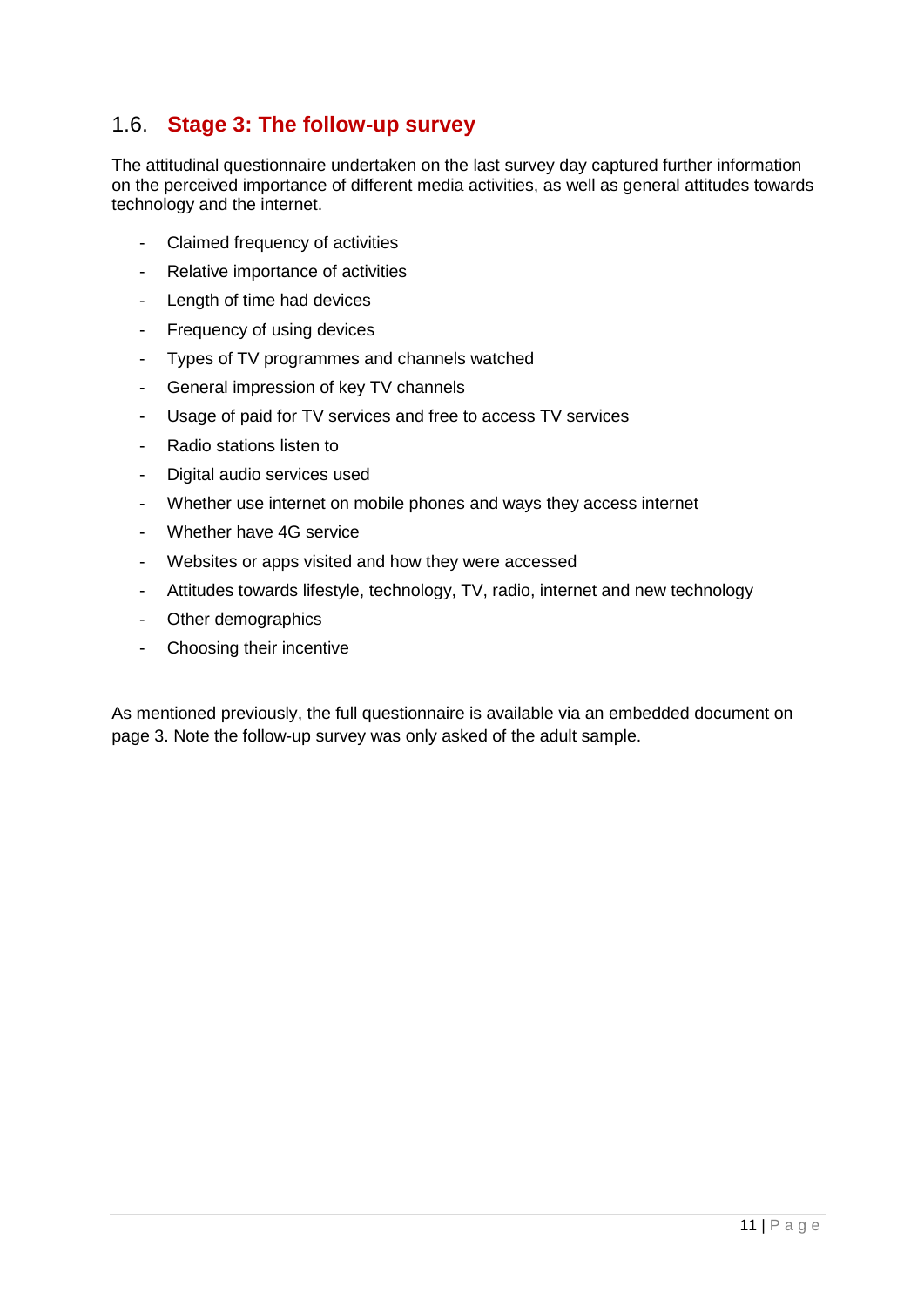# 1.7. **Sample sizes and response rates - Completions**

'Completion' of the diary was defined as followed:

**Adults** = 7 diary days + follow up survey completed **Children** = 3 diary days completed

For the adult diary we achieved 1644 completes (a 43% completion rate). This percentage was lower for Primary School children at 40%, and for Secondary School children at 39%

| Completion rates by no. of days |      | <b>Adults</b> |           | <b>Primary</b> | <b>Secondary</b> |            |
|---------------------------------|------|---------------|-----------|----------------|------------------|------------|
| <b>SUMMARY</b>                  | 3817 |               | 468       |                | 438              |            |
| <b>NEVER LOGGED IN</b>          | 1709 | 45%           | 259       | 55%            | 243              | 55%        |
| <b>ZERO DAYS COMPLETED</b>      | 337  | 9%            | 16        | 3%             | 13               | 3%         |
| 1 DAY COMPLETED                 | 50   | 1%            | 5         | 1%             | 7                | 2%         |
| 2 DAYS COMPLETED                | 32   | 1%            | 2         | 0%             | $\overline{2}$   | $0\%$      |
| <b>3 DAYS COMPLETED</b>         | 14   | 0%            | 186       | 40%            | 173              | 39%        |
| <b>4 DAYS COMPLETED</b>         | 8    | 0%            | <b>NA</b> | <b>NA</b>      | <b>NA</b>        | <b>NA</b>  |
| <b>5 DAYS COMPLETED</b>         |      | $0\%$         | <b>NA</b> | <b>NA</b>      | <b>NA</b>        | <b>NA</b>  |
| <b>6 DAYS COMPLETED</b>         |      | 0%            | <b>NA</b> | <b>NA</b>      | <b>NA</b>        | <b>NA</b>  |
| 7 DAYS NO FOLLOW UP             | 16   | 0%            | <b>NA</b> | <b>NA</b>      | <b>NA</b>        | <b>NA</b>  |
| <b>ALL COMPLETED</b>            | 1644 | 43%           | 186       | 40%            | 173              | <b>39%</b> |

The following table is a breakdown of activity in terms of the number of days completed:

45% of adults recruited never logged into the diary site, and this figure was higher for children - 55% for Primary school 6-11 year olds and 55% for Secondary school 11-15 year olds. Of those who ever completed the first day, the high majority completed the task through to the end – Adults: 92%, Primary: 96%, Secondary: 95%.

Completion rates varied by demographic group, ranging from 34% to 51%, and these are summarised in the following table:

|                                  | <b>RECRUITED</b> | <b>COMPLETION</b> | <b>COMPLETED</b> |
|----------------------------------|------------------|-------------------|------------------|
| <b>Completion rates by quota</b> |                  | <b>RATE</b>       |                  |
| <b>NATIONS QUOTAS (ADULTS)</b>   | 3817             | 43%               | 1630             |
| England                          | 2000             | 46%               | 922              |
| <b>Scotland</b>                  | 602              | 42%               | 253              |
| <b>Wales</b>                     | 579              | 39%               | 229              |
| N Ireland                        | 636              | 38%               | 240              |
| <b>DEMOGS QUOTAS (ADULTS)</b>    | 3817             | 43%               | 1630             |
| <b>Male</b>                      | 1704             | 42%               | 715              |
| Female                           | 2113             | 44%               | 929              |
| 16-34                            | 834              | 39%               | 326              |
| $35 - 54$                        | 1698             | 44%               | 748              |
| $55+$                            | 1285             | 44%               | 570              |
| ABC1                             | 2024             | 51%               | 1035             |
| C <sub>2</sub> DE                | 1793             | 34%               | 609              |
| <b>CHILDREN QUOTAS</b>           | 906              | 40%               | 359              |
| Primary 6-11                     | 468              | 40%               | 186              |
| Secondary 11-15                  | 438              | 39%               | 173              |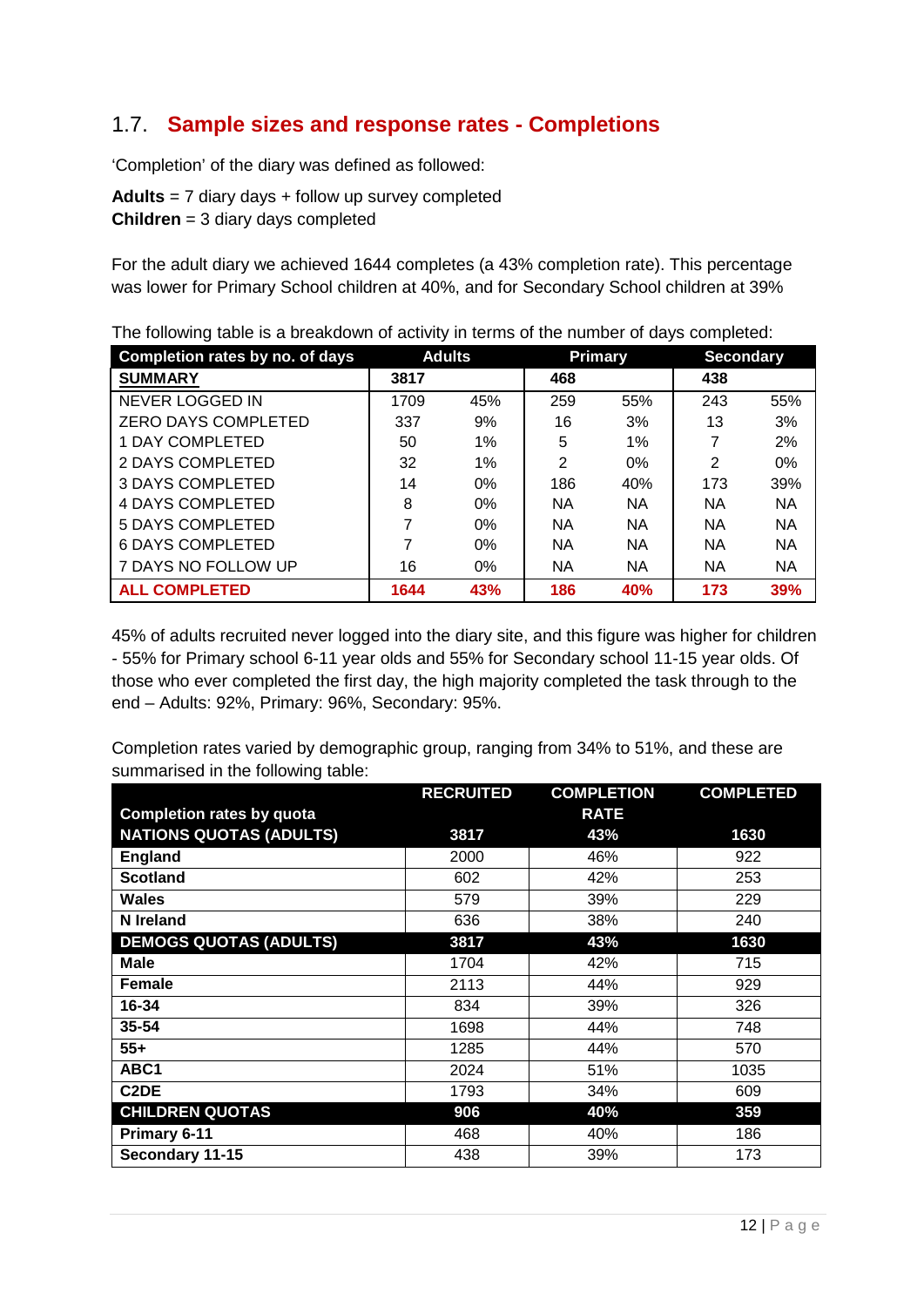In terms of the sample of diary days, activities, and minutes recorded (for adults 16+) we achieved:

- 11,508 adult diary days
- 108,782 adult diary activity records
- 5.9m adult diary activity minutes

## 1.8. **Analysis of the quantitative data**

The quantitative database includes all (non-personal) data available for both adults and children. For adults the data was integrated from recruitment (e.g. demographics), the seven day diary (e.g. activities recorded), and the follow up survey (e.g. attitudes towards technology). For the two groups of children it includes data from their three diary days. This allows for a single source of analysis.

It is important to note that all the activity analysis from the diary focuses on media and communications activities only and does not take account of respondents doing daily activities (such as eating, travelling, etc.).

All the media and communications activities can be analysed as follows:

- Individually (e.g. Live TV, Live Radio, etc)
- Aggregated into core activity types (e.g. watched, listened to, etc)
- Aggregated into specific pre-determined sub-groups (e.g. TV or films on a TV set, Radio on a radio set, voice communications, text communications)

More information on how these aggregates were defined, is available on page 16.

The database is hierarchical and there are three core types of analysis possible, with respect to the base, as follows:

| Base                  | Data level            | Example                                                       |
|-----------------------|-----------------------|---------------------------------------------------------------|
| $%$ of<br>respondents | Respondent            | │ % of adults that watched live TV across the week            |
| % of sessions         | Activity<br>(records) | % of watching activity sessions that was live TV              |
| % of time             | Activity<br>(minutes) | % of media and comms minutes spent watching TV on a<br>TV set |

The former two can be run directly in the database.

Time (minutes) analysis, on the other hand, requires manual calculation using figures that are available in the database (see following pages for the calculations used).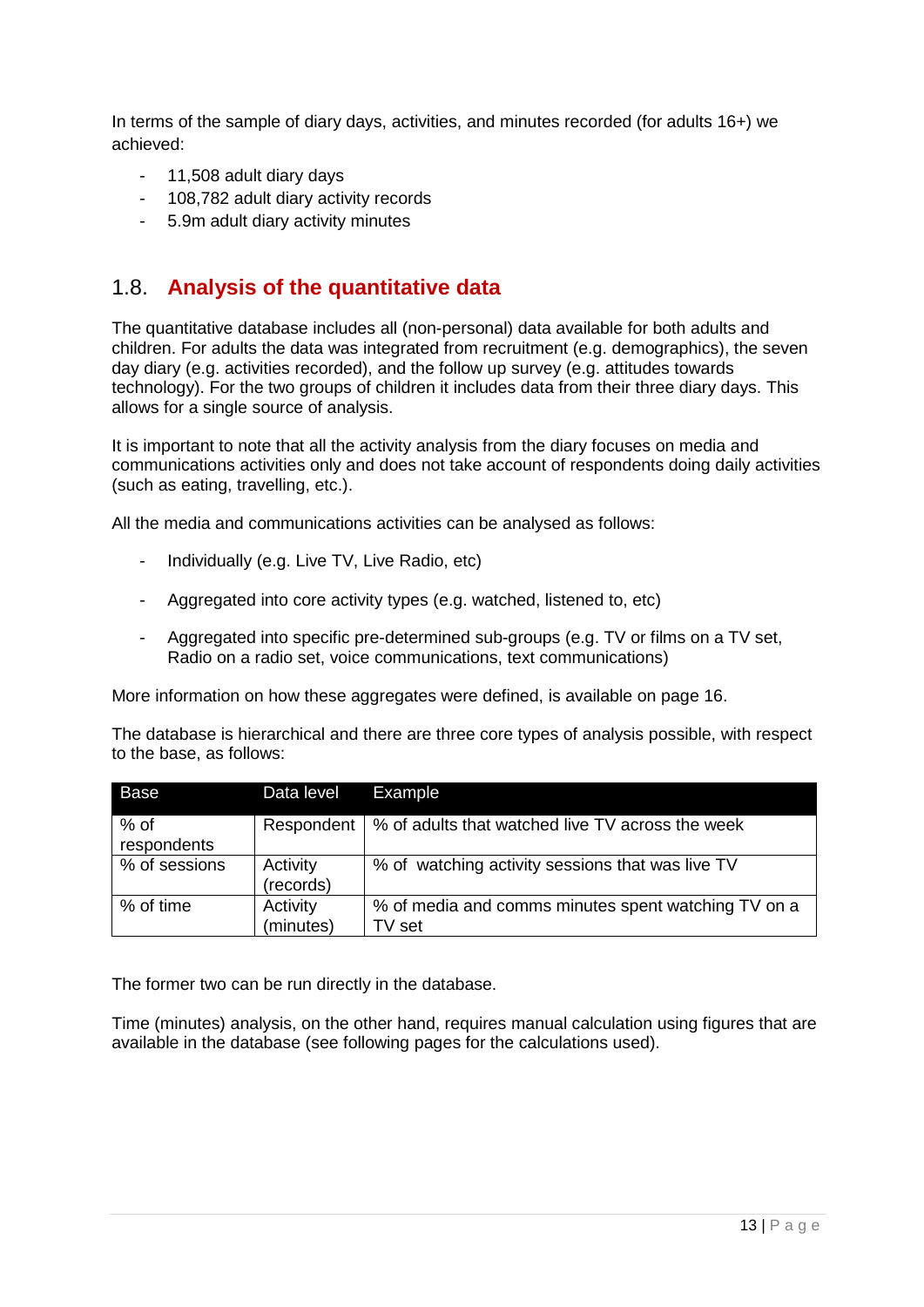The following table displays some of the key metrics for reporting activities and device usage:

| Base                | Description                                                                                                                                                                                                   |  |  |  |
|---------------------|---------------------------------------------------------------------------------------------------------------------------------------------------------------------------------------------------------------|--|--|--|
| Weekly reach        | Level: Respondent                                                                                                                                                                                             |  |  |  |
|                     | <b>Description:</b> The proportion of respondents who took part in a particular<br>activity (or used a particular device) at any point across their diary week.                                               |  |  |  |
|                     | <b>Example:</b> 94% of adults 16+ watched live TV across the week.                                                                                                                                            |  |  |  |
| Average daily reach | Level: Respondent                                                                                                                                                                                             |  |  |  |
|                     | <b>Description:</b> The proportion of respondents who took part in an activity (or<br>used a specific device) on each day of the week (Monday – Sunday),<br>averaged across 7 days.                           |  |  |  |
|                     | Although children aged 6-15 were asked to complete 3 days, all 7 days of<br>the week contained enough sample of children to allow the adult calculation<br>for average daily reach to be applied to children. |  |  |  |
|                     | <b>Example:</b> On average 82% of adults 16+ watched live TV each day (63%<br>on weekend days, and 94% on weekdays).                                                                                          |  |  |  |
| Proportion of media | <b>Level: Activity</b>                                                                                                                                                                                        |  |  |  |
| and comms sessions  | <b>Description:</b> The proportion of total media and communications sessions<br>recorded (regardless of length), attributed to a specific activity or device.                                                |  |  |  |
|                     | <b>Example:</b> 15% of all media and comms sessions were Live TV.                                                                                                                                             |  |  |  |
| Proportion of media | <b>Level: Activity</b>                                                                                                                                                                                        |  |  |  |
| and comms time      | <b>Description:</b> The proportion of total minutes recorded from any media and<br>communications sessions (including simultaneous activity), attributed to a<br>specific activity or device.                 |  |  |  |
|                     | This particular metric requires manual calculations using the individual<br>durations of activities available in the database:                                                                                |  |  |  |
|                     | Total duration of activity = average duration of activity sessions*number<br>of records (total weighted base)                                                                                                 |  |  |  |
|                     | Total media & comms time = the sum of total duration for each of the $28$<br>activities                                                                                                                       |  |  |  |
|                     | Percentage of total media & comms time $=$ Total duration of specific<br>activity / Total media & comms time                                                                                                  |  |  |  |
|                     | <b>Example and calculation:</b>                                                                                                                                                                               |  |  |  |
|                     | 9491 records of watching live TV * 231.3 minutes on average (this is the<br>average length of a session of watching live TV) =                                                                                |  |  |  |
|                     | 2195268.3 minutes spent watching Live TV.                                                                                                                                                                     |  |  |  |
|                     | 8197512.2 minutes were spent doing any media & comms activity                                                                                                                                                 |  |  |  |
|                     | so 27% of all media and comms time was spent watching Live TV.                                                                                                                                                |  |  |  |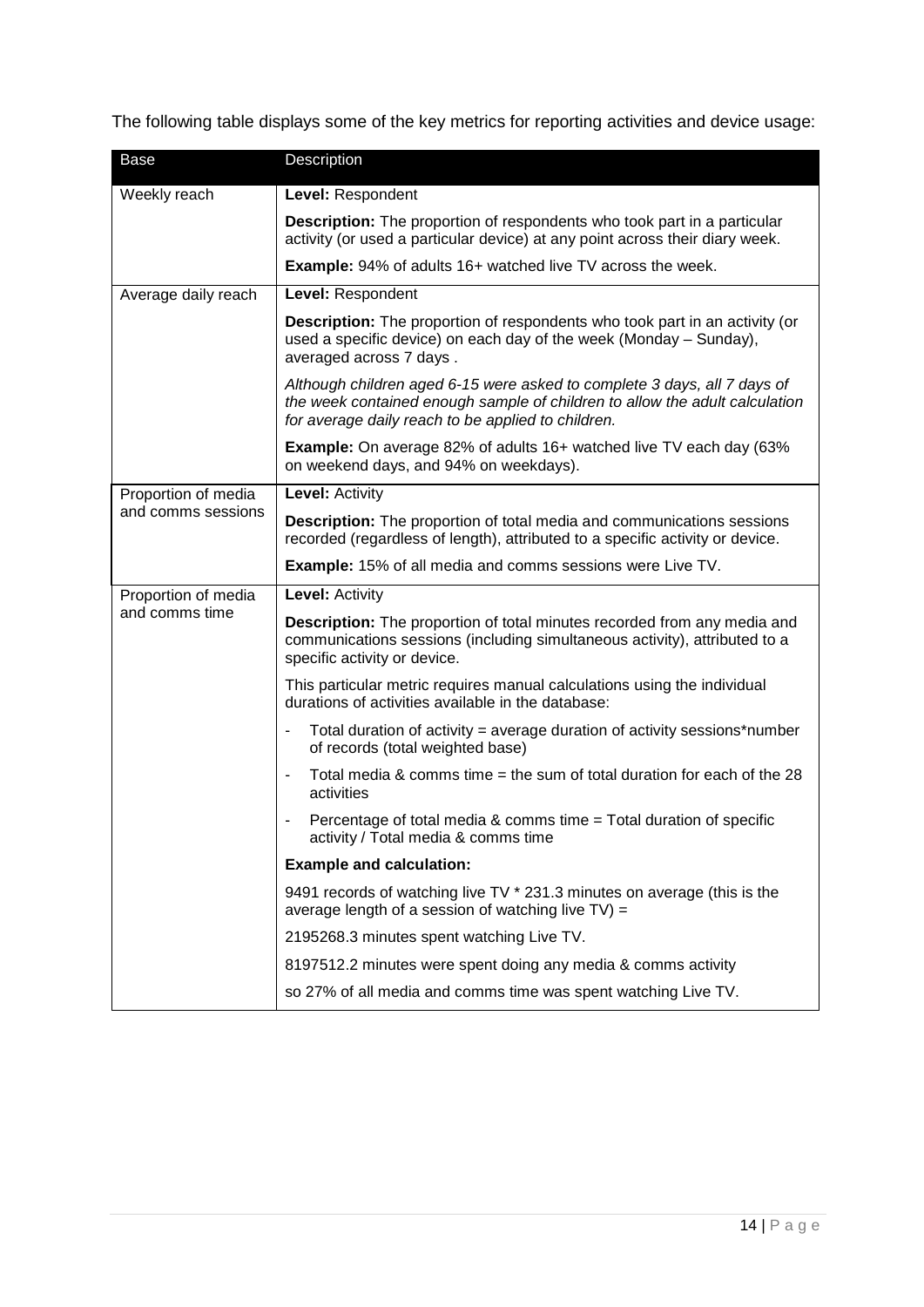| <b>Base</b>        | Description                                                                                   |
|--------------------|-----------------------------------------------------------------------------------------------|
| Average weekly     | Level: Activity and respondent                                                                |
| minutes            |                                                                                               |
|                    | Description: The average number of minutes recorded across the week for a given               |
|                    | activity.                                                                                     |
|                    |                                                                                               |
|                    | This calculation also needs to be performed manually using figures available in the           |
|                    | database (duration of activities and weekly reach).                                           |
|                    | Total duration of activity (see previous metric) / weekly reach (weighted count) of           |
|                    | activity.                                                                                     |
|                    |                                                                                               |
|                    | <b>Example and calculation:</b>                                                               |
|                    | 2195268.3 minutes were spent watching Live TV                                                 |
|                    | 1651 people watched TV across a week                                                          |
|                    | So 1330 mins were spent on average per week watching Live TV (amongst                         |
|                    | those who did it at all)                                                                      |
| Average daily      | Level: Activity and respondent                                                                |
| minutes            |                                                                                               |
|                    | <b>Description:</b> The average number of minutes recorded per day for a given activity.      |
|                    |                                                                                               |
|                    | This is simply calculated by dividing the above weekly figure by 7.                           |
|                    |                                                                                               |
|                    | <b>Example and calculation:</b>                                                               |
|                    | 1330 / 7 = 190 minutes per day were spent watching Live TV on average.                        |
|                    |                                                                                               |
|                    | The average duration figures can also be applied amongst all adults by using the              |
|                    | total respondent base (weighted) instead of weekly reach.                                     |
|                    | <b>Example and calculation:</b>                                                               |
|                    |                                                                                               |
|                    | 2195268.3 minutes were spent watching Live TV                                                 |
|                    | 1759 adults completed the diary (weighted)                                                    |
|                    | So 178 minutes were spent on average per day watching Live TV (1248 per                       |
|                    | week).                                                                                        |
| Simultaneous media | <b>Level: Activity</b>                                                                        |
| consumption        |                                                                                               |
|                    | Description: Media consumed while doing another media activity at the                         |
|                    | same time. Calculated minute-by-minute across the diary week, where at                        |
|                    | least two activity records overlap.                                                           |
| Solus media        | <b>Level: Activity</b>                                                                        |
| consumption        |                                                                                               |
|                    | Description: Media consumed while not doing another media activity at the                     |
|                    | same time. Calculated minute-by-minute across the diary week, where a                         |
|                    | single activity occurs.<br>All dignizionales allow applysis by the following time dimensions: |

All diary variables allow analysis by the following time dimensions:

- 1) Across a week
- 2) Specific days (Mon, Tue, Wed, Thur, Fri, Sat, Sun)
- 3) Weekend versus weekday
- 4) Dayparts (Breakfast 6am-8.59am, Daytime 9am-5.29pm, Peak 5.30pm-10.59pm, Post peak 11pm-12.29am, Nightime – 12.30am-5.59am)
- 5) Timeslots (1min, 5min, 10min, 15min, 30min, 1hr)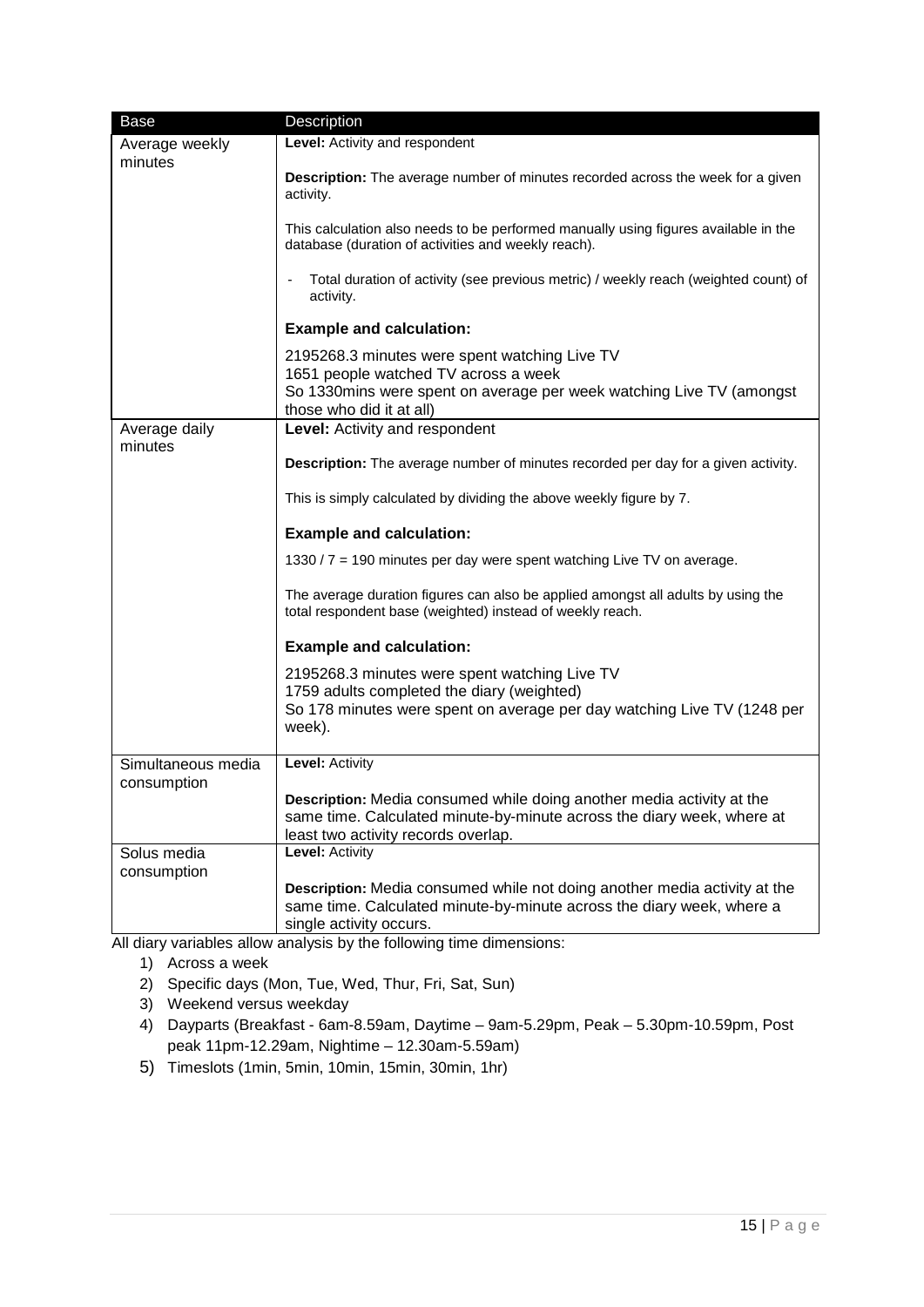# **Grouped activities (as described on page 13)**

| <b>Activity Types</b>     | <b>Grouped</b><br><b>activities</b>      | <b>Activities</b>                                                                                                                                                                                                                                                                                                              | <b>Devices</b>                                                                                                                                            |
|---------------------------|------------------------------------------|--------------------------------------------------------------------------------------------------------------------------------------------------------------------------------------------------------------------------------------------------------------------------------------------------------------------------------|-----------------------------------------------------------------------------------------------------------------------------------------------------------|
|                           | TV or films on a<br>TV set               | Live TV, Recorded TV, On-demand /<br>catch-up TV or films (free), Downloaded<br>or streamed TV or films (paid-for), TV<br>or films on DVD, Blu-ray, VHS video                                                                                                                                                                  | A TV set (including TV set top<br>box or DVD/Blu-ray player, but<br>excluding games console)                                                              |
| Watching                  | TV or films on<br>another device         | Live TV, Recorded TV, On-demand /<br>catch-up TV or films (free), Downloaded<br>or streamed TV or films (paid-for), TV<br>or films on DVD, Blu-ray, VHS video                                                                                                                                                                  | Any capable device except for<br>TV set                                                                                                                   |
|                           | Other video (short<br>clips)             | Short online video clips                                                                                                                                                                                                                                                                                                       | Any capable device                                                                                                                                        |
|                           | Radio on radio set                       | Radio (at the time of broadcast), On-<br>demand/'Listen again' radio<br>programmes or podcasts                                                                                                                                                                                                                                 | A Traditional analogue<br>(FM/MW/AM) radio set (portable<br>or fixed), a Digital (DAB) radio<br>set (portable or fixed), or an<br>Internet/WiFi radio set |
| Listening                 | Radio on another<br>device               | Radio (at the time of broadcast), On-<br>demand/'Listen again' radio<br>programmes or podcasts                                                                                                                                                                                                                                 | Any capable device except for<br>radio set types                                                                                                          |
|                           | <b>Other audio</b>                       | Personal digital music or audio<br>collection, Streamed online music,<br>Personal music collection on CD, Vinyl<br>record or cassette tapes, Music videos<br>(background listening)                                                                                                                                            | Any capable device                                                                                                                                        |
|                           | <b>Voice</b><br>communications           | By phone call, By video calls,                                                                                                                                                                                                                                                                                                 | Any capable device                                                                                                                                        |
| Communicating             | <b>Text</b><br>communications            | Through a Social Networking site<br>(excluding checking updates), Instant<br>Messaging, email (reading or writing),<br>Text message, Photo or video<br>messages (viewing or sending) or<br>Snapchat                                                                                                                            | Any capable device                                                                                                                                        |
| <b>Playing</b>            | Games<br>Games (on an electronic device) |                                                                                                                                                                                                                                                                                                                                | Any capable device                                                                                                                                        |
|                           | <b>Print media</b>                       | A newspaper/article (printed or<br>online/digital including apps), A<br>magazine /article (printed or<br>online/digital including apps), A book<br>(printed or eBook)                                                                                                                                                          | A Printed copy<br>(Newspaper/book/magazine) or<br>any capable device for<br>digital/online versions                                                       |
| Read/<br>browsed/<br>used | <b>Other Internet</b><br>media           | A newspaper/article (printed or<br>online/digital including apps), A<br>magazine /article (printed or<br>online/digital including apps), Other<br>online news (not through an newspaper<br>site), Sports news /updates (not<br>through a newspaper site), Online<br>shopping or ticketing site/ app, Other<br>websites or apps | Any capable device                                                                                                                                        |
|                           | Other non-<br>internet media             | A book (printed or eBook), Other<br>activities such as creating office<br>documents/spreadsheets, creating or<br>editing videos/music/audio, etc.                                                                                                                                                                              | Any capable device                                                                                                                                        |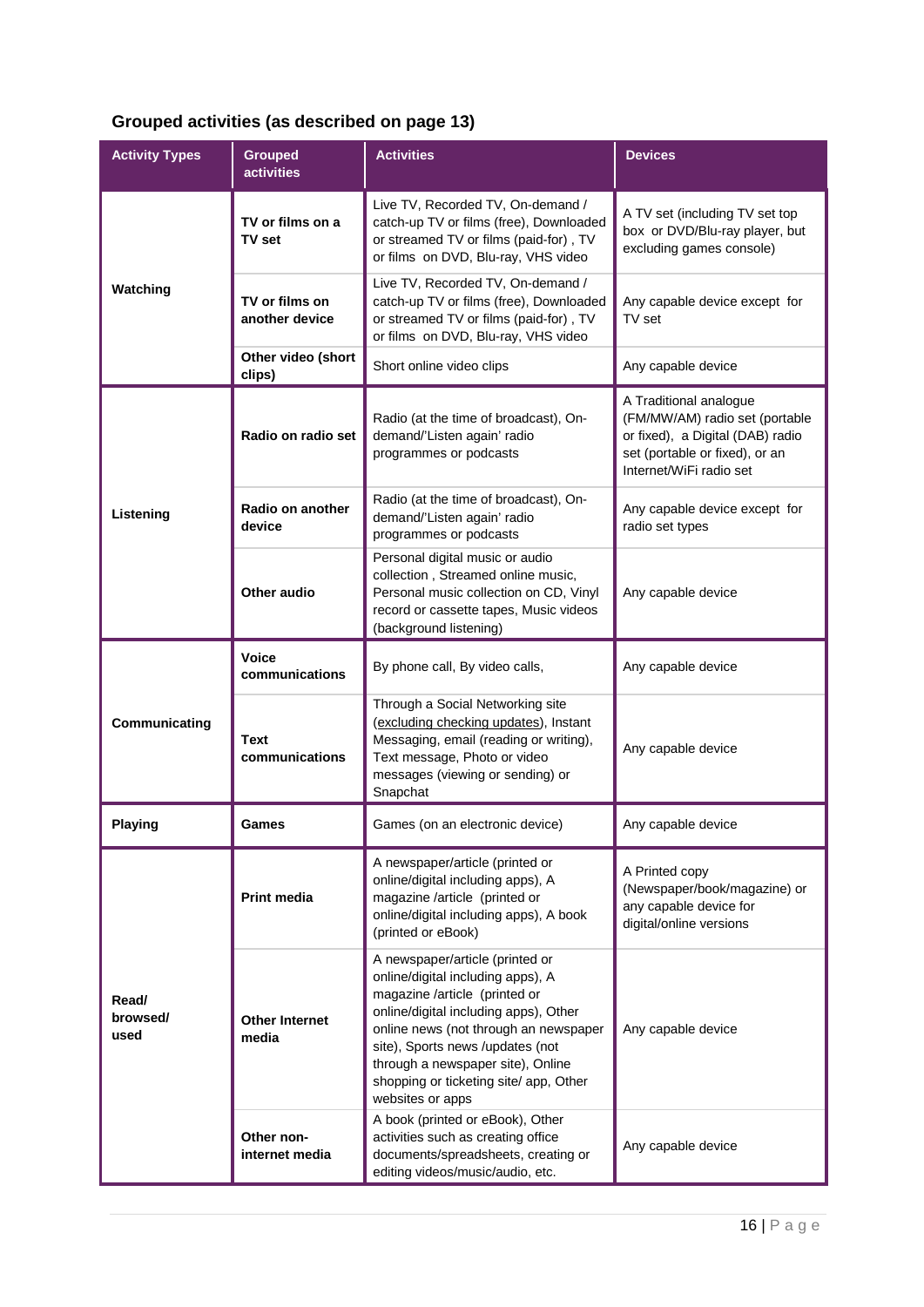# **Weighting**

The following RIM weights were applied to the dataset to correct any inbalances, ensuring the database is representative of the UK population:

|                  | <b>RIM WEIGHTS</b>               | <b>UK POP</b><br>(000s) | <b>PROPORTION</b> |
|------------------|----------------------------------|-------------------------|-------------------|
|                  | TOTAL AGED 6+                    | 58454                   | 100%              |
| RIM <sub>1</sub> | Adults aged 16+                  | 51343                   | 88%               |
|                  | Primary 6-11                     | 4334                    | 7%                |
|                  | Secondary 11-15                  | 2777                    | 5%                |
| RIM <sub>2</sub> | Children aged 6-15               | 7111                    | 12%               |
|                  | Adults - England - South         | 19014                   | 33%               |
|                  | Adults - England - North         | 15280                   | 26%               |
|                  | Adults - England - Midlands      | 15026                   | 26%               |
|                  | Adults - Scotland                | 4643                    | 8%                |
|                  | Adults - Wales                   | 2830                    | 5%                |
|                  | Adults - N Ireland               | 1661                    | 3%                |
| RIM <sub>3</sub> | Children aged 6-15               | 7111                    | 12%               |
|                  | Male ABC1                        | 13784                   | 24%               |
|                  | Male C2DE                        | 11297                   | 19%               |
|                  | Female ABC1                      | 14683                   | 25%               |
|                  | Female C2DE                      | 11579                   | 20%               |
|                  | Children aged 6-15               | 7111                    | 12%               |
| Rim 4            | 16-24                            | 7095                    | 12%               |
|                  | 25-34                            | 8824                    | 15%               |
|                  | 35-44                            | 8357                    | 14%               |
|                  | 45-54                            | 9022                    | 15%               |
|                  | 55-64                            | 7269                    | 12%               |
|                  | $65+$                            | 10776                   | 18%               |
| Rim 5            | Internet access in home          | 49196                   | 84%               |
|                  | No internet access in home       | 9258                    | 16%               |
| RIM <sub>6</sub> | Children aged 6-15               | 7111                    | 12%               |
|                  | Parent of 6-15 in HH- Aged 16-34 | 2274                    | 4%                |
|                  | Parent of 6-15 in HH- Aged 35-54 | 6045                    | 10%               |
|                  | Parent of 6-15 in HH- Aged 55+   | 335                     | 1%                |
|                  | Non Parent                       | 42690                   | 73%               |

Source: BARB Establishment Survey Q4 2013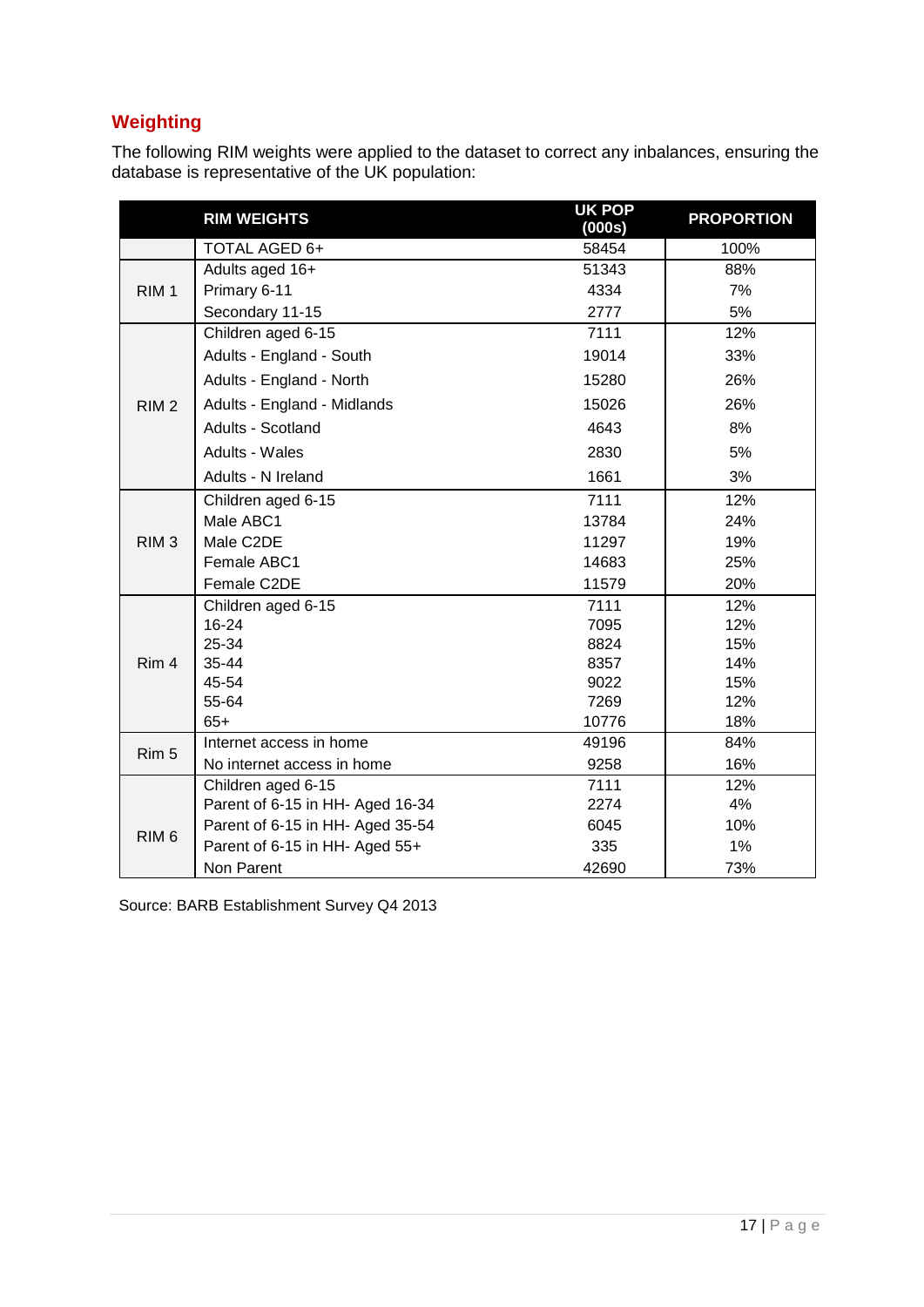## **Data Quality Checks**

The questionnaires for the Recruitment, Diary and the Follow up surveys were written using computer routing which ensured there were no illogical responses. This meant there was no need for any manual data editing or data cleaning.

The online diary questionnaire also included an additional check to ensure that activities were only allowed if the location was anything other than "Sleeping" to ensure responses given were sensible.

For the final database some respondents were removed on the basis that their data was incomplete – by this we mean that whilst they had commenced the diary process, they had not completed activities on each and every day.

Their removal from the database was based on the following criteria:

- Any adults aged 16+ who did not complete all the seven days and the follow up survey were removed
- Similarly any children aged 6-15 who did not complete all three days allocated to them were excluded
- Anyone whom had marked a day of the week within the diary as "Complete" yet did not have at least one activity logged to that day were excluded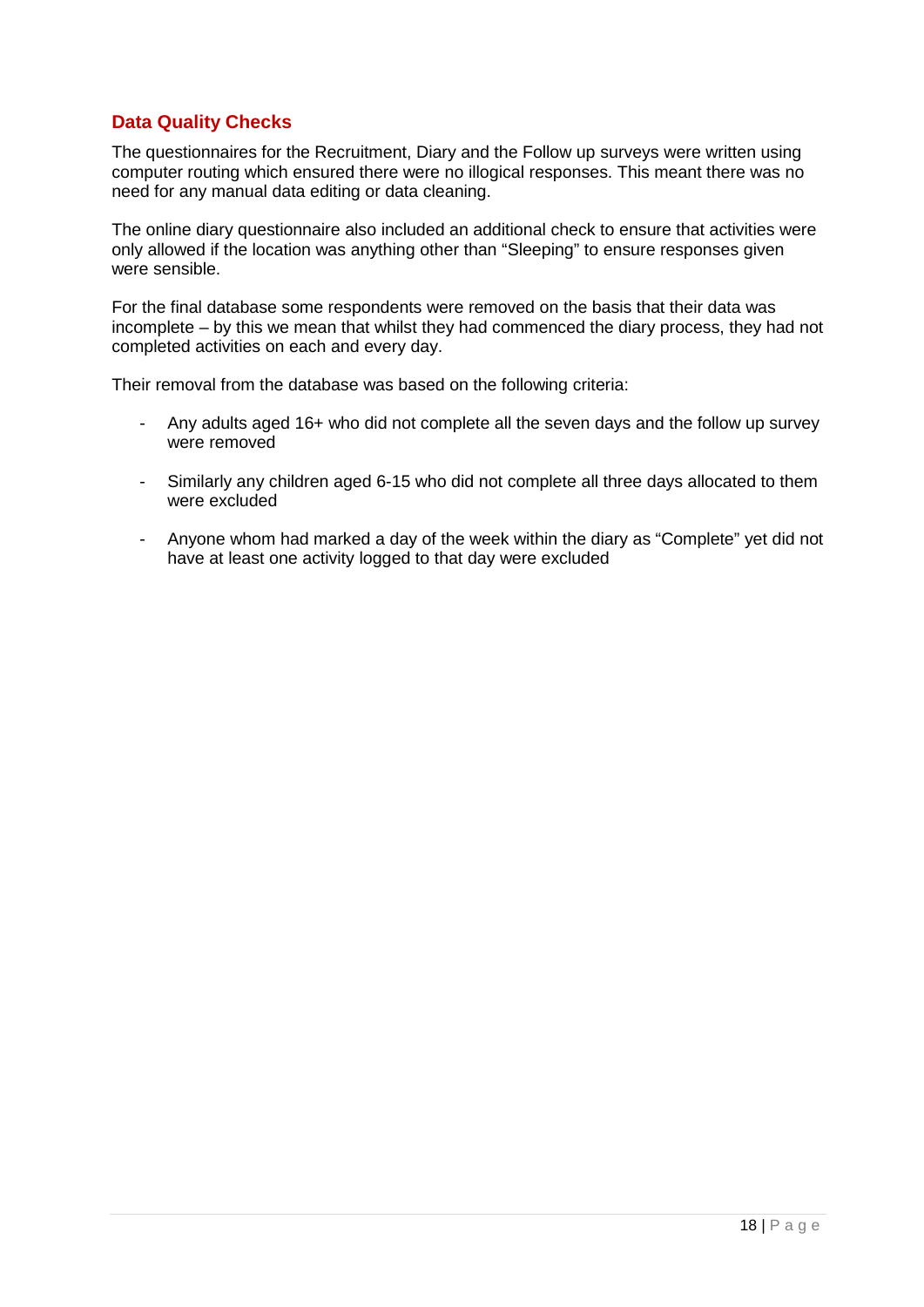# 1.9. **Comparisons with industry measures**

Topline comparisons with industry data for television [\(BARB weekly viewing summary\)](http://www.barb.co.uk/whats-new/weekly-viewing-summary?_s=4), and radio [\(RAJAR quarterly listening report\)](http://www.rajar.co.uk/listening/quarterly_listening.php) were undertaken for the same period that the diaries took place to assess the validity of the data. Comparisons with BARB were shown to be comparable in terms of weekly reach and time-spent, and although time spent listening to the radio was shown to be similar to RAJAR, the weekly reach was shown to be lower.

Generally, such differences can be accounted for by the following:

- The broad nature of the survey, which covers a wide range of media, rather than focusing on one specific medium.
- The sample covers all adults aged 16+, rather than consumers of a specific medium.
- Activities that receive lower consumer attention or are undertaken passively may be less likely to be recalled.

These factors may explain differences between the two data sources.